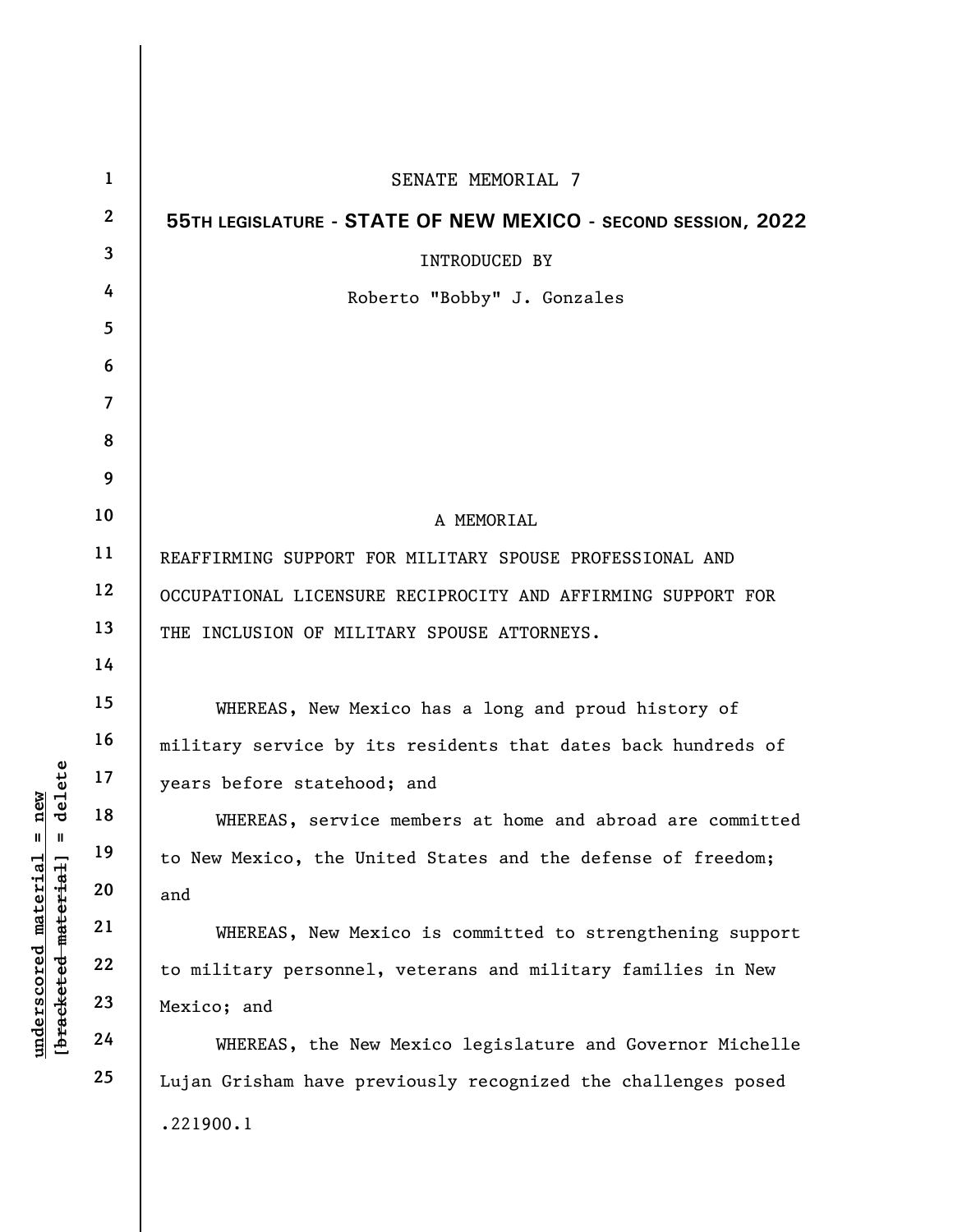to military spouses who hold professional and occupational licenses through the passage of House Bill 30 (2020) (expedited licensure for military families) and House Bill 120 (2021) (military spouse expedited licensure), which has since helped New Mexican military families overcome licensing barriers; and

WHEREAS, the New Mexico legislature is requested to reaffirm its support for military spouse professional and occupational licensure reciprocity and to affirm support for military spouse attorneys, as well; and

WHEREAS, the New Mexico legislature urges the supreme court and the New Mexico board of bar examiners to adopt rules that accommodate the unique needs of military spouse attorneys who move frequently in support of national defense, including:

underscored material = new [bracketed material] = delete A. enacting "admission by endorsement" for military spouse attorneys, whereby a military spouse attorney who holds an active license to practice law in at least one state or territory or the District of Columbia, in good standing in all jurisdictions where admitted, and who possesses the requisite character and fitness and meets the educational standards required for admission would be admitted without examination to the practice of law in New Mexico, if the applicant:

(1) demonstrates presence in New Mexico due to a spouse's military service;

(2) establishes that the applicant is not currently subject to a lawyer discipline or the subject of a .221900.1  $- 2 -$ 

24

1

2

3

4

5

6

7

8

9

10

11

12

13

14

15

16

17

18

19

20

21

22

23

25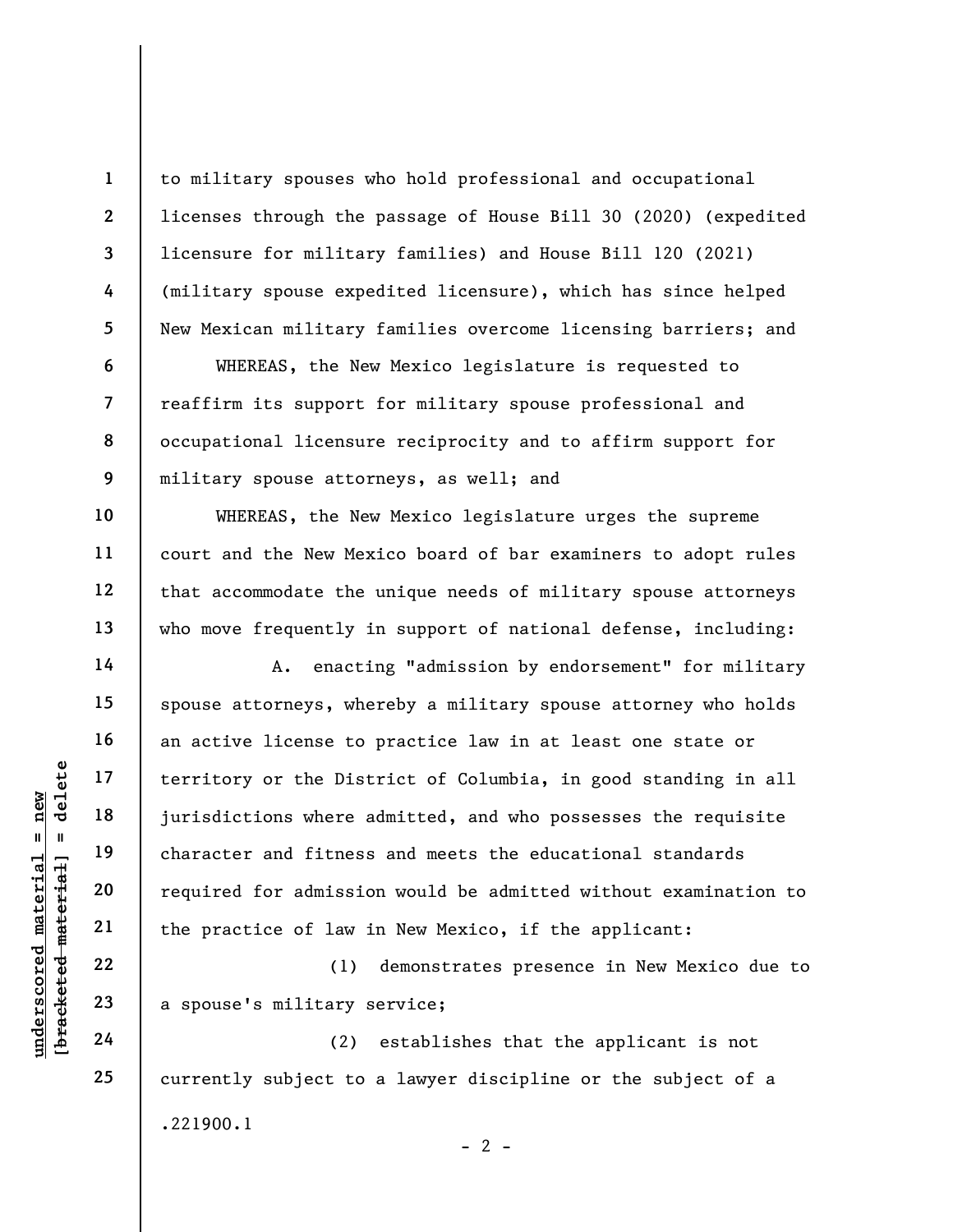UN DE DURERE PORE MOW, THEREFORE,<br>
19 18 NOW, THEREFORE,<br>
19 0F NEW MEXICO that mi<br>
20 0E NEW MEXICO that mi<br>
21 0E NEW MEXICO that mi<br>
21 0E NEW MEXICO that mi<br>
22 behalf of all militar<br>
23 BE IT FURTHER RI<br>
24 transmitte 1 2 3 4 5 6 7 8 9 10 11 12 13 14 15 16 17 18 19 20 21 22 23 24 25 pending disciplinary matter in any jurisdiction; (3) pays any applicable annual client protection fund assessment; and (4) complies with all other ethical, legal and continuing legal education obligations; B. reviewing current bar application and admission procedures to ensure that those procedures are not unduly burdensome to military spouse attorneys and that those applications are handled promptly; and C. encouraging mentorship programs to connect military spouse attorneys with local members of the bar; and WHEREAS, the New Mexico senate urges the supreme court and New Mexico board of bar examiners to consider adoption of the military spouse J.D. network's proposed rule for military spouse attorney limited licensure filed with the supreme court originally on June 30, 2018, as amended, restated and refiled on June 25, 2021; NOW, THEREFORE, BE IT RESOLVED BY THE SENATE OF THE STATE OF NEW MEXICO that military spouse professional and occupational licensure reciprocity, including military spouse attorney licensure reciprocity, continue to be a priority on behalf of all military families serving in New Mexico; and BE IT FURTHER RESOLVED that copies of this memorial be transmitted to the secretary of veterans' services, the chief justice of the supreme court, the executive director of the New .221900.1

 $-3 -$